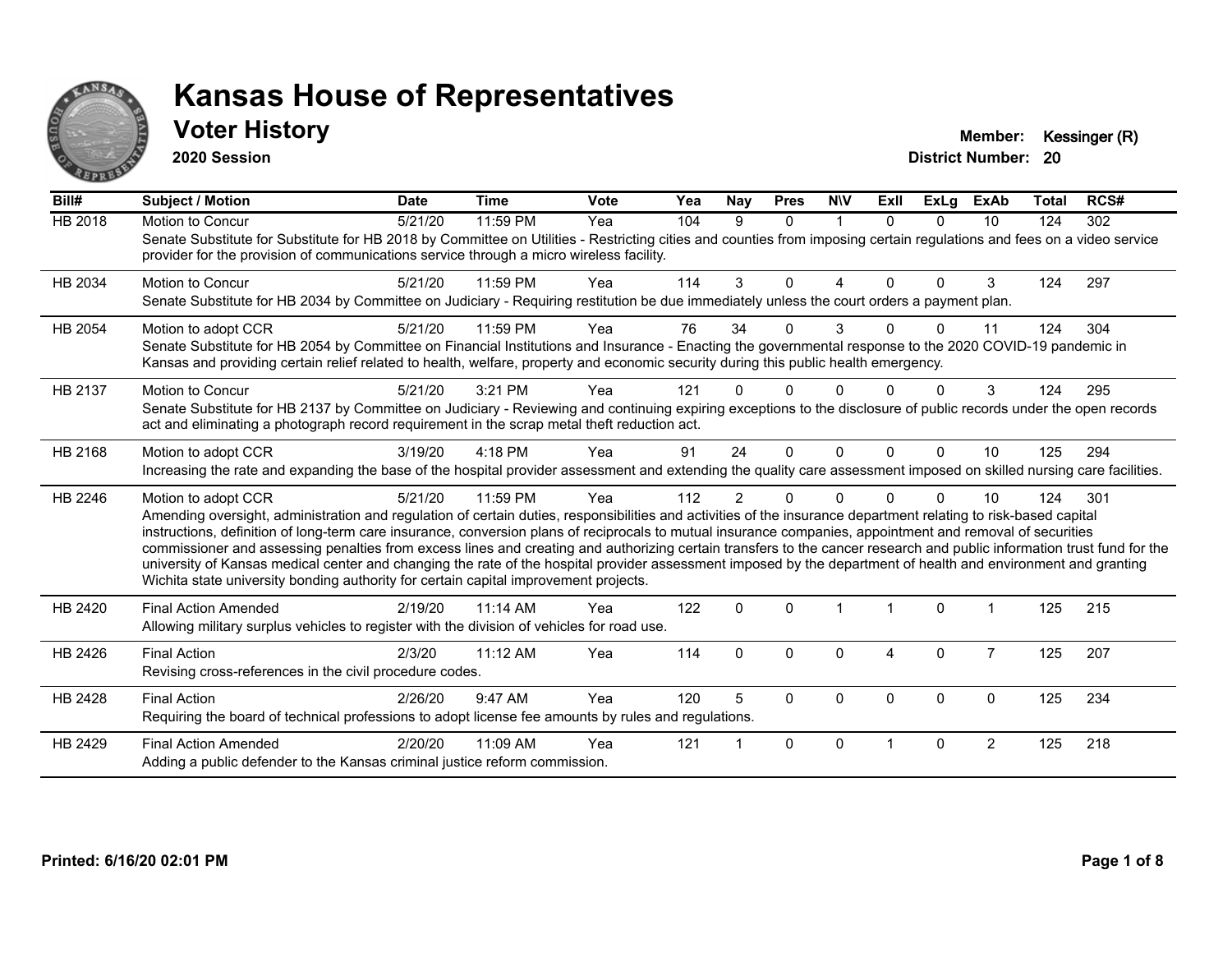

**2020 Session**

**Voter History Member: Kessinger (R)** 

| Bill#          | <b>Subject / Motion</b>                                                                                                                                                                                     | <b>Date</b> | <b>Time</b> | <b>Vote</b> | Yea | <b>Nay</b>   | <b>Pres</b>  | <b>NIV</b>   | ExII                 | ExLg     | <b>ExAb</b>    | <b>Total</b> | RCS# |
|----------------|-------------------------------------------------------------------------------------------------------------------------------------------------------------------------------------------------------------|-------------|-------------|-------------|-----|--------------|--------------|--------------|----------------------|----------|----------------|--------------|------|
| <b>HB 2432</b> | <b>Final Action Amended</b>                                                                                                                                                                                 | 2/20/20     | 11:10 AM    | Yea         | 122 | $\Omega$     | $\mathbf{0}$ | $\Omega$     |                      | $\Omega$ | 2              | 125          | 219  |
|                | Creating the Kansas pesticide waste disposal program and allowing up to \$50,000 to be transferred annually from the Kansas agricultural remediation fund to a new<br>Kansas pesticide waste disposal fund. |             |             |             |     |              |              |              |                      |          |                |              |      |
| HB 2438        | <b>Final Action</b>                                                                                                                                                                                         | 2/26/20     | 9:48 AM     | Yea         | 125 | $\Omega$     | $\mathbf{0}$ | $\Omega$     | $\Omega$             | $\Omega$ | $\Omega$       | 125          | 235  |
|                | Allowing certain exceptions to the confidentiality of state child death review board documents.                                                                                                             |             |             |             |     |              |              |              |                      |          |                |              |      |
| <b>HB 2447</b> | <b>Final Action Amended</b>                                                                                                                                                                                 | 2/20/20     | 11:16 AM    | Yea         | 83  | 39           | $\mathbf{0}$ | $\Omega$     | $\blacktriangleleft$ | $\Omega$ | $\overline{2}$ | 125          | 220  |
|                | Changing how two-way electronic audio-visual communication is used in courts.                                                                                                                               |             |             |             |     |              |              |              |                      |          |                |              |      |
| HB 2448        | <b>Final Action Amended</b>                                                                                                                                                                                 | 2/19/20     | 11:15 AM    | Yea         | 98  | 25           | $\mathbf{0}$ | $\Omega$     | $\mathbf 1$          | $\Omega$ | $\mathbf 1$    | 125          | 216  |
|                | Changing penalties for crimes related to motor vehicles.                                                                                                                                                    |             |             |             |     |              |              |              |                      |          |                |              |      |
| HB 2449        | <b>Final Action</b>                                                                                                                                                                                         | 2/20/20     | 11:17 AM    | Yea         | 99  | 23           | $\mathbf 0$  | $\Omega$     | 1                    | $\Omega$ | $\overline{2}$ | 125          | 221  |
|                | Changing the requirements for board of indigents' defense services appointments.                                                                                                                            |             |             |             |     |              |              |              |                      |          |                |              |      |
| HB 2451        | <b>Final Action</b>                                                                                                                                                                                         | 2/20/20     | 11:18 AM    | Yea         | 122 | $\Omega$     | $\mathbf{0}$ | $\Omega$     | 1                    | $\Omega$ | $\overline{2}$ | 125          | 222  |
|                | Amending Kansas department of agriculture division of animal health license, permit and registration renewal deadlines.                                                                                     |             |             |             |     |              |              |              |                      |          |                |              |      |
| HB 2452        | <b>Final Action</b>                                                                                                                                                                                         | 2/26/20     | 9:49 AM     | Yea         | 125 | $\Omega$     | $\Omega$     | $\Omega$     | $\Omega$             | 0        | $\mathbf 0$    | 125          | 236  |
|                | Creating the Kansas reading readiness act.                                                                                                                                                                  |             |             |             |     |              |              |              |                      |          |                |              |      |
| HB 2454        | <b>Final Action Amended</b>                                                                                                                                                                                 | 2/19/20     | 11:17 AM    | Yea         | 114 | 9            | $\mathbf{0}$ | $\Omega$     |                      | $\Omega$ | $\mathbf 1$    | 125          | 217  |
|                | Self-storage unit rentals; sales and towing of property for nonpayment of rent or abandonment; contractual value of property.                                                                               |             |             |             |     |              |              |              |                      |          |                |              |      |
| HB 2456        | <b>Final Action</b>                                                                                                                                                                                         | 2/26/20     | 9:50 AM     | Yea         | 124 |              | $\Omega$     | $\Omega$     | $\Omega$             | $\Omega$ | $\mathbf 0$    | 125          | 237  |
|                | Clarifying the definition of the term "possession" in the Kansas criminal code.                                                                                                                             |             |             |             |     |              |              |              |                      |          |                |              |      |
| HB 2462        | <b>Final Action</b>                                                                                                                                                                                         | 2/26/20     | 9:51 AM     | Yea         | 125 | $\mathbf{0}$ | $\mathbf{0}$ | $\Omega$     | $\mathbf{0}$         | $\Omega$ | $\Omega$       | 125          | 238  |
|                | Updating provisions related to the Kansas department of agriculture division of conservation.                                                                                                               |             |             |             |     |              |              |              |                      |          |                |              |      |
| HB 2463        | <b>Final Action Amended</b>                                                                                                                                                                                 | 2/26/20     | 9:52 AM     | Yea         | 125 | $\mathbf 0$  | $\Omega$     | $\mathbf{0}$ | $\Omega$             | $\Omega$ | $\mathbf{0}$   | 125          | 239  |
|                | Amending the Kansas pesticide law's licensure requirements and the Kansas chemigation safety law's permittee requirements.                                                                                  |             |             |             |     |              |              |              |                      |          |                |              |      |
| HB 2464        | <b>Final Action Amended</b>                                                                                                                                                                                 | 2/26/20     | 9:53 AM     | Yea         | 121 |              | $\Omega$     | $\Omega$     | $\Omega$             | $\Omega$ | $\Omega$       | 125          | 240  |
|                | Updating egg repacking requirements for retailers.                                                                                                                                                          |             |             |             |     |              |              |              |                      |          |                |              |      |
| HB 2466        | <b>Final Action</b>                                                                                                                                                                                         | 2/10/20     | 11:10 AM    | Yea         | 118 |              | $\Omega$     |              | $\mathcal{P}$        | U        | 3              | 125          | 212  |
|                | Enacting the Kansas taxpayer protection act; requiring the signature and tax identification number of paid tax return preparers on income tax returns; authorizing                                          |             |             |             |     |              |              |              |                      |          |                |              |      |
|                | actions to enjoin paid tax return preparers from engaging in certain conduct.                                                                                                                               |             |             |             |     |              |              |              |                      |          |                |              |      |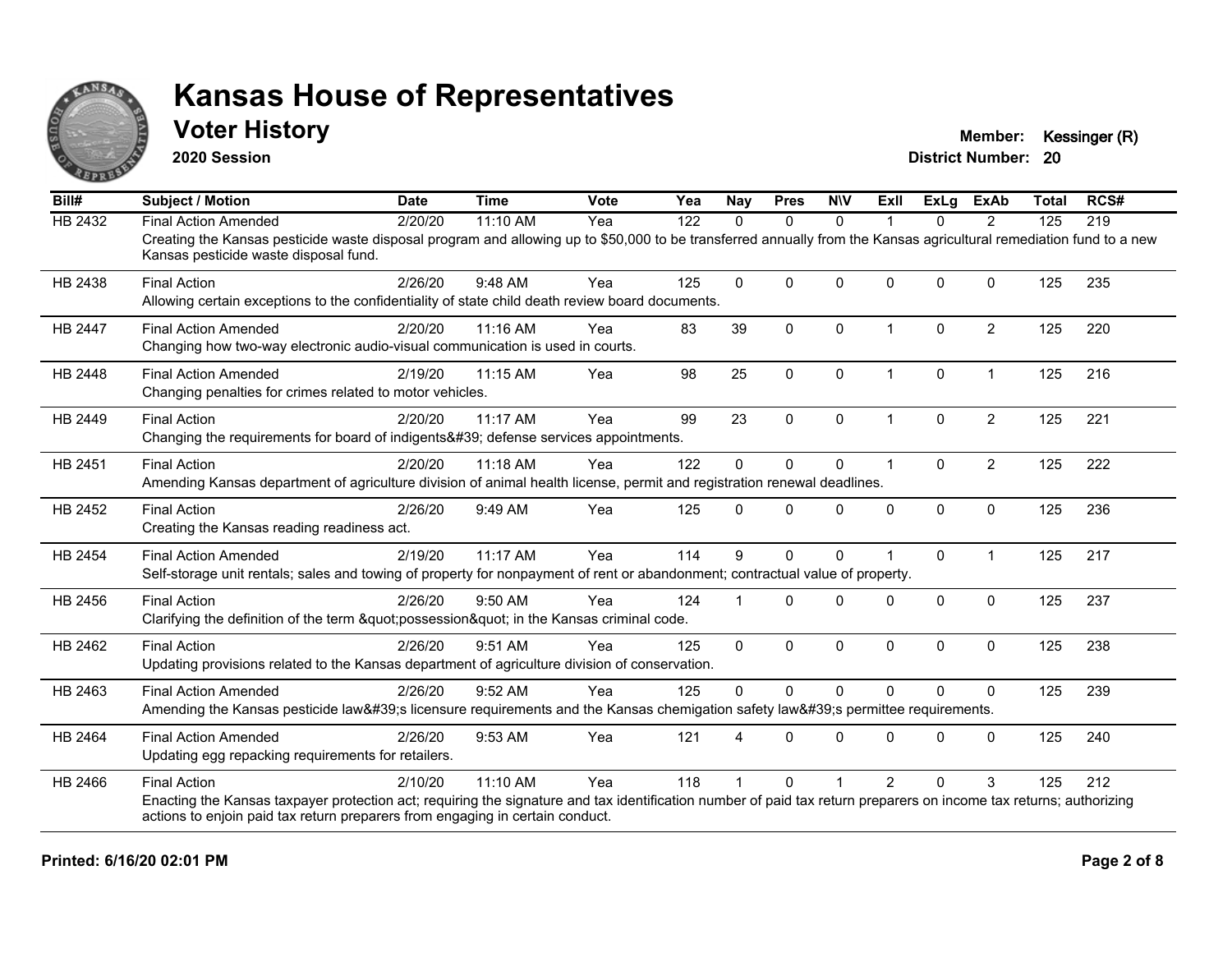

**2020 Session**

**Voter History Member: Kessinger (R)** 

| Bill#   | <b>Subject / Motion</b>                                                                                                                                             | <b>Date</b> | <b>Time</b> | Vote | Yea | Nay            | <b>Pres</b>  | <b>NIV</b>   | ExII           | ExLa           | <b>ExAb</b>    | <b>Total</b> | RCS# |
|---------|---------------------------------------------------------------------------------------------------------------------------------------------------------------------|-------------|-------------|------|-----|----------------|--------------|--------------|----------------|----------------|----------------|--------------|------|
| HB 2467 | <b>Final Action Amended</b>                                                                                                                                         | 2/7/20      | 4:10 PM     | Yea  | 105 | 15             | $\mathbf{0}$ | 3            | $\Omega$       | $\overline{2}$ | 0              | 125          | 211  |
|         | Removing the spousal exception from sexual battery and requiring a domestic violence offender assessment on a first conviction of domestic battery.                 |             |             |      |     |                |              |              |                |                |                |              |      |
| HB 2469 | <b>Final Action Amended</b>                                                                                                                                         | 2/26/20     | 9:54 AM     | Yea  | 120 | 5              | $\Omega$     | $\mathbf{0}$ | 0              | 0              | 0              | 125          | 241  |
|         | Extending terminal medical release to inmates in the custody of the department of corrections with a condition likely to cause death within 120 days.               |             |             |      |     |                |              |              |                |                |                |              |      |
| HB 2470 | <b>Final Action</b>                                                                                                                                                 | 2/26/20     | 9:55 AM     | Yea  | 125 | $\Omega$       | $\Omega$     | $\Omega$     | $\Omega$       | $\Omega$       | $\Omega$       | 125          | 242  |
|         | Clarifying jurisdiction and supervision of offenders in a certified drug abuse treatment program.                                                                   |             |             |      |     |                |              |              |                |                |                |              |      |
| HB 2479 | <b>Final Action</b>                                                                                                                                                 | 2/26/20     | $9:56$ AM   | Yea  | 125 | $\Omega$       | $\Omega$     | $\mathbf 0$  | $\Omega$       | $\Omega$       | $\mathbf{0}$   | 125          | 243  |
|         | Codifying the NAIC corporate governance model regulation into statute.                                                                                              |             |             |      |     |                |              |              |                |                |                |              |      |
| HB 2480 | <b>Final Action</b>                                                                                                                                                 | 2/26/20     | 9:57 AM     | Yea  | 125 | $\Omega$       | $\Omega$     | $\Omega$     | $\Omega$       | $\Omega$       | $\Omega$       | 125          | 244  |
|         | Updating the definition of long-term care insurance contained in the long-term care insurance act.                                                                  |             |             |      |     |                |              |              |                |                |                |              |      |
| HB 2487 | <b>Emergency Final Action</b>                                                                                                                                       | 2/26/20     | 4:22 PM     | Yea  | 118 | $\overline{7}$ | $\Omega$     | $\mathbf{0}$ | $\Omega$       | $\Omega$       | $\Omega$       | 125          | 262  |
|         | Including emotional disability rather than emotional disturbance in the definitions of "children with disabilities" and "individuals with disabilities. "           |             |             |      |     |                |              |              |                |                |                |              |      |
| HB 2490 | <b>Final Action</b>                                                                                                                                                 | 3/12/20     | 11:21 AM    | Yea  | 118 | $\overline{2}$ | $\mathbf{0}$ | $\Omega$     |                | $\Omega$       | 4              | 125          | 276  |
|         | Kansas corporation NOL carryforward extension.                                                                                                                      |             |             |      |     |                |              |              |                |                |                |              |      |
| HB 2495 | <b>Final Action</b>                                                                                                                                                 | 2/26/20     | 9:58 AM     | Yea  | 125 | $\Omega$       | $\Omega$     | $\mathbf{0}$ | $\Omega$       | $\Omega$       | $\Omega$       | 125          | 245  |
|         | Authorizing the crime victims compensation board to waive application time restrictions for a victim of a sexually violent crime to receive compensation for mental |             |             |      |     |                |              |              |                |                |                |              |      |
|         | health counseling.                                                                                                                                                  |             |             |      |     |                |              |              |                |                |                |              |      |
| HB 2496 | <b>Final Action</b>                                                                                                                                                 | 2/26/20     | 9:59 AM     | Yea  | 125 | $\Omega$       | $\Omega$     | $\Omega$     | $\Omega$       | $\Omega$       | $\Omega$       | 125          | 246  |
|         | Authorizing court services officers and community corrections officers to provide a certification of identification to offenders.                                   |             |             |      |     |                |              |              |                |                |                |              |      |
| HB 2500 | <b>Emergency Final Action Amended</b>                                                                                                                               | 2/20/20     | 11:48 AM    | Yea  | 122 | U              | $\Omega$     | $\Omega$     |                | $\Omega$       | 2              | 125          | 226  |
|         | Amending the Kansas power of attorney act regarding the form of a power of attorney and the duties of third parties relying and acting on a power of attorney.      |             |             |      |     |                |              |              |                |                |                |              |      |
| HB 2501 | <b>Final Action Amended</b>                                                                                                                                         | 2/20/20     | 11:19 AM    | Yea  | 119 | 3              | $\Omega$     | $\Omega$     | $\overline{1}$ | $\Omega$       | $\overline{2}$ | 125          | 223  |
|         | Allowing salvage vehicle pools to apply for ownership documents for vehicles that are disclaimed by insurance companies.                                            |             |             |      |     |                |              |              |                |                |                |              |      |
| HB 2503 | <b>Final Action Amended</b>                                                                                                                                         | 2/26/20     | 10:00 AM    | Yea  | 125 | $\Omega$       | $\Omega$     | $\Omega$     | $\Omega$       | $\Omega$       | $\Omega$       | 125          | 247  |
|         | Authorizing the transfer of \$268,412,000 from the state general fund to the KPERS fund during fiscal year 2020 and eliminating certain level-dollar employer       |             |             |      |     |                |              |              |                |                |                |              |      |
|         | contribution payments.                                                                                                                                              |             |             |      |     |                |              |              |                |                |                |              |      |
| HB 2506 | <b>EFA Sub Bill Amended</b>                                                                                                                                         | 2/26/20     | 4:26 PM     | Yea  | 123 | $\mathcal{P}$  | $\Omega$     | $\Omega$     | 0              | 0              | $\Omega$       | 125          | 265  |
|         | Expanding the military spouse and servicemember's expedited licensure law to certain other license, certificate or registration applicants.                         |             |             |      |     |                |              |              |                |                |                |              |      |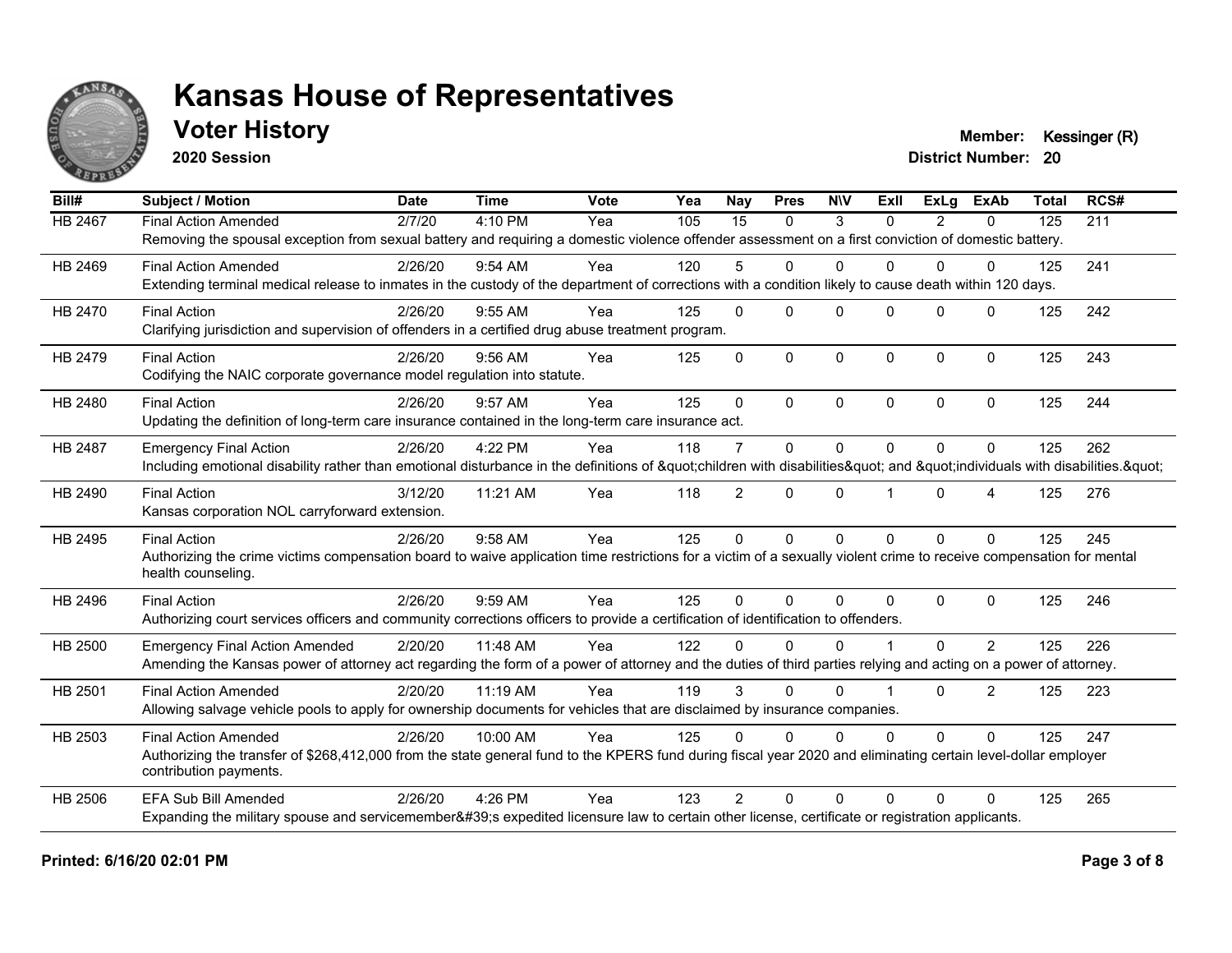

**2020 Session**

**Voter History Member: Kessinger (R)** 

| Bill#          | Subject / Motion                                                                                                                                                                                                                                                                                                                                                                                                                                                                                                                                    | <b>Date</b> | <b>Time</b> | <b>Vote</b> | Yea | Nay            | <b>Pres</b> | <b>NIV</b>  | ExII         | <b>ExLg</b> | <b>ExAb</b>    | <b>Total</b> | RCS# |
|----------------|-----------------------------------------------------------------------------------------------------------------------------------------------------------------------------------------------------------------------------------------------------------------------------------------------------------------------------------------------------------------------------------------------------------------------------------------------------------------------------------------------------------------------------------------------------|-------------|-------------|-------------|-----|----------------|-------------|-------------|--------------|-------------|----------------|--------------|------|
| <b>HB 2507</b> | <b>Final Action Amended</b><br>Liability protection for businesses that participate in high school work-based learning programs.                                                                                                                                                                                                                                                                                                                                                                                                                    | 2/26/20     | 10:01 AM    | Yea         | 97  | 27             | 1           | $\Omega$    | $\Omega$     | $\Omega$    | $\Omega$       | 125          | 248  |
| HB 2509        | <b>Emergency Final Action</b><br>Vacating certain blocks in the original town plat set aside for a college and a park of the city of Americus and vesting fee simple title in the city.                                                                                                                                                                                                                                                                                                                                                             | 2/26/20     | 4:22 PM     | Yea         | 122 | 3              | $\Omega$    | $\Omega$    | $\Omega$     | $\Omega$    | 0              | 125          | 263  |
| HB 2510        | <b>Emergency Final Action</b><br>Special districts may be dissolved and responsibilities assumed by a city.                                                                                                                                                                                                                                                                                                                                                                                                                                         | 2/26/20     | 4:29 PM     | Yea         | 122 | 3              | $\Omega$    | $\Omega$    | 0            | $\Omega$    | 0              | 125          | 267  |
| HB 2510        | Motion to adopt CCR<br>Creating the Kansas promise scholarship act; requiring a Kansas foster care children annual academic report card; authorizing the state board of regents on behalf of<br>Kansas state university to sell certain real property in Saline county; providing payment or waiver of tuition for certain dually or concurrently enrolled students;<br>authorizing the practice of the healing arts by healing arts school clinics; providing ACT college entrance exams and workkeys assessments to nonpublic school<br>students. | 5/21/20     | 11:59 PM    | Yea         | 110 | 3              | $\Omega$    |             | 0            | $\Omega$    | 10             | 124          | 300  |
| HB 2515        | <b>Emergency Final Action Amended</b><br>Creating the Kansas promise scholarship program.                                                                                                                                                                                                                                                                                                                                                                                                                                                           | 2/20/20     | 11:47 AM    | Yea         | 116 | 6              | $\Omega$    | $\Omega$    | 1            | $\Omega$    | $\overline{c}$ | 125          | 225  |
| HB 2516        | <b>Final Action Amended</b><br>Enacting the first-time home buyer savings account act.                                                                                                                                                                                                                                                                                                                                                                                                                                                              | 2/26/20     | 10:03 AM    | Yea         | 123 | $\overline{2}$ | $\Omega$    | $\Omega$    | $\Omega$     | $\Omega$    | $\mathbf 0$    | 125          | 249  |
| <b>HB 2518</b> | <b>Final Action</b><br>Counting any crime with a domestic violence designation as a prior conviction under domestic battery.                                                                                                                                                                                                                                                                                                                                                                                                                        | 2/26/20     | 10:04 AM    | Yea         | 125 | $\Omega$       | $\Omega$    | $\Omega$    | $\Omega$     | $\Omega$    | $\mathbf 0$    | 125          | 250  |
| HB 2521        | <b>Emergency Final Action Amended</b><br>Enacting the revised uniform athlete agents act.                                                                                                                                                                                                                                                                                                                                                                                                                                                           | 2/20/20     | 11:49 AM    | Yea         | 122 | $\mathbf{0}$   | 0           | $\Omega$    |              | $\Omega$    | $\overline{c}$ | 125          | 227  |
| <b>HB 2524</b> | <b>Final Action</b><br>Updating motor carrier laws and regulation of motor carriers by the state corporation commission.                                                                                                                                                                                                                                                                                                                                                                                                                            | 2/17/20     | 11:24 AM    | Yea         | 118 | $\mathbf{0}$   | $\Omega$    | $\Omega$    | 3            | $\Omega$    | 4              | 125          | 213  |
| HB 2528        | <b>Final Action</b><br>Providing for all vehicles more than 35 years old to qualify as an antique vehicle.                                                                                                                                                                                                                                                                                                                                                                                                                                          | 2/26/20     | 10:05 AM    | Yea         | 124 |                | $\Omega$    | $\Omega$    | $\Omega$     | $\Omega$    | $\Omega$       | 125          | 251  |
| HB 2540        | <b>Emergency Final Action Amended</b><br>Requiring moneys attributable to at-risk student weighting be expended for approved at-risk educational programs.                                                                                                                                                                                                                                                                                                                                                                                          | 2/26/20     | 4:37 PM     | Yea         | 111 | 14             | $\Omega$    | $\Omega$    | $\mathbf{0}$ | 0           | $\mathbf 0$    | 125          | 274  |
| HB 2546        | <b>Final Action</b><br>Creating the crime of sexual extortion and adding the crime to the Kansas offender registration act.                                                                                                                                                                                                                                                                                                                                                                                                                         | 2/26/20     | 10:06 AM    | Yea         | 125 | 0              | $\Omega$    | $\mathbf 0$ | 0            | 0           | 0              | 125          | 252  |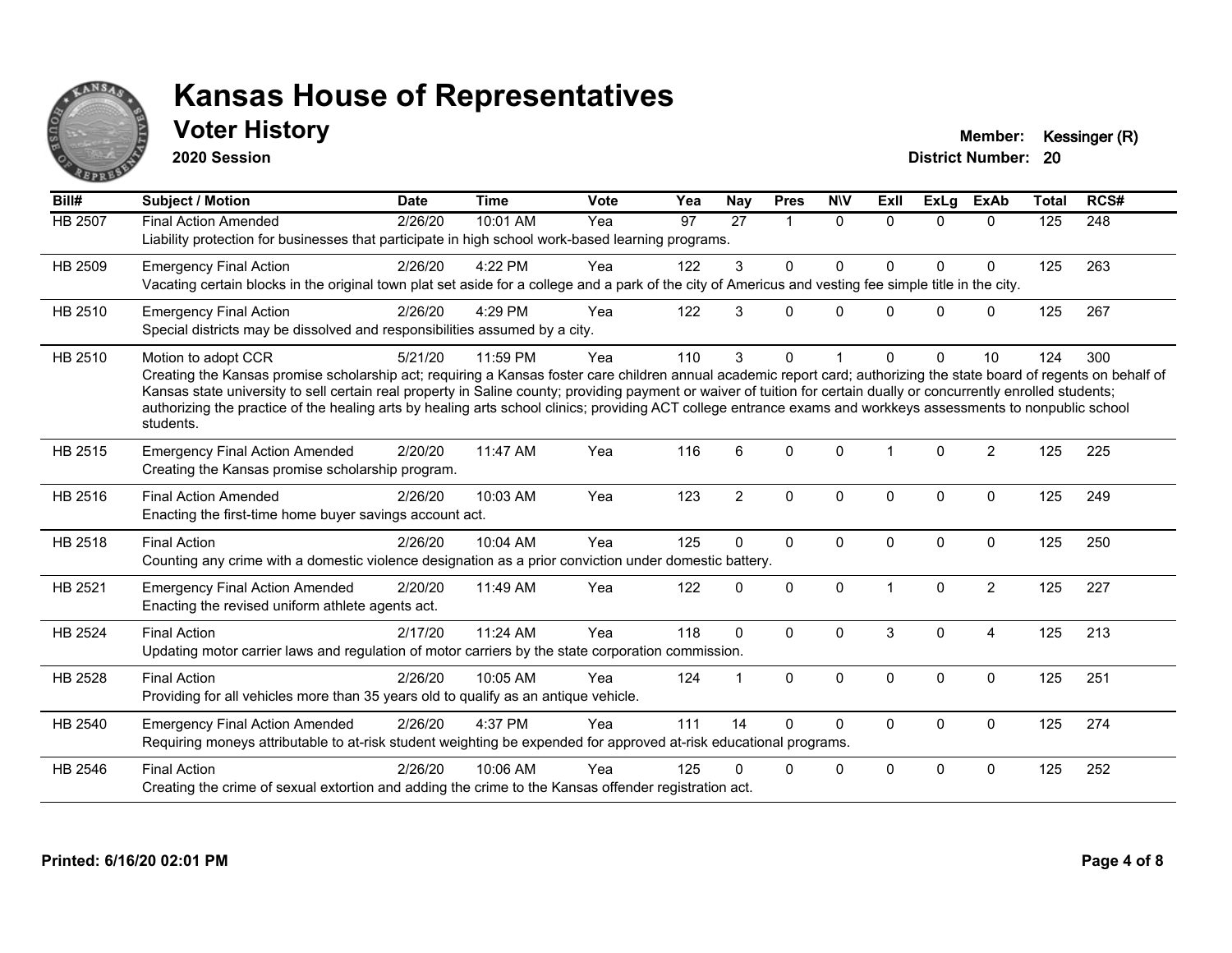

**2020 Session**

**Voter History Member: Kessinger (R)** 

| Bill#          | <b>Subject / Motion</b>                                                                                                                                                                                                                                                                                         | <b>Date</b> | <b>Time</b> | <b>Vote</b> | Yea | <b>Nay</b>     | <b>Pres</b>  | <b>NIV</b>   | ExII                 | <b>ExLg</b> | <b>ExAb</b>    | <b>Total</b> | RCS# |
|----------------|-----------------------------------------------------------------------------------------------------------------------------------------------------------------------------------------------------------------------------------------------------------------------------------------------------------------|-------------|-------------|-------------|-----|----------------|--------------|--------------|----------------------|-------------|----------------|--------------|------|
| HB 2547        | <b>Final Action Amended</b><br>Making changes to suspended drivers' license requirements.                                                                                                                                                                                                                       | 2/26/20     | 10:07 AM    | Yea         | 125 | $\mathbf{0}$   | $\mathbf 0$  | $\mathbf 0$  | $\Omega$             | $\Omega$    | $\mathbf{0}$   | 125          | 253  |
| HB 2548        | <b>Final Action Amended</b><br>Claims against the state submitted by the Joint Committee on Special Claims Against the State.                                                                                                                                                                                   | 3/13/20     | 8:19 AM     | Yea         | 115 | $\mathbf{1}$   | $\mathbf{0}$ | $\Omega$     | $\overline{2}$       | $\Omega$    | $\overline{7}$ | 125          | 282  |
| <b>HB 2554</b> | <b>Final Action</b><br>Enacting the uniform fiduciary income and principal act (UFIPA).                                                                                                                                                                                                                         | 2/26/20     | 10:08 AM    | Yea         | 125 | $\Omega$       | $\mathbf{0}$ | $\mathbf{0}$ | $\Omega$             | $\Omega$    | $\Omega$       | 125          | 254  |
| HB 2571        | <b>Final Action Amended</b><br>Club and drinking establishment liquor license eligibility; spouse is a law enforcement officer in another county.                                                                                                                                                               | 3/12/20     | 11:22 AM    | Yea         | 108 | 12             | $\mathbf{0}$ | $\mathbf{0}$ | $\blacktriangleleft$ | $\Omega$    | 4              | 125          | 277  |
| HB 2575        | <b>Emergency Final Action Amended</b><br>Amending the Kansas drycleaner environmental response act to change the required deductible rate, environmental surcharge rate and penalty fine amount.                                                                                                                | 2/26/20     | 4:31 PM     | Yea         | 95  | 29             |              | $\mathbf{0}$ | $\Omega$             | $\Omega$    | $\mathbf{0}$   | 125          | 269  |
| HB 2583        | <b>Emergency Final Action</b><br>Clarify the vacation of territory from city boundaries or release of easements.                                                                                                                                                                                                | 2/26/20     | 4:35 PM     | Yea         | 124 |                | $\Omega$     | $\Omega$     | $\Omega$             | $\Omega$    | $\Omega$       | 125          | 273  |
| HB 2585        | <b>Emergency Final Action Amended</b><br>Amending the Kansas drycleaner environmental response act to change the required deductible rate, environmental surcharge rate and penalty fine amount.                                                                                                                | 2/26/20     | 4:27 PM     | Yea         | 123 | $\overline{2}$ | $\Omega$     | $\Omega$     | $\Omega$             | $\Omega$    | $\Omega$       | 125          | 266  |
| HB 2585        | <b>Motion to Concur</b><br>Senate Substitute for HB 2585 by Committee on Utilities - Exempting certain public utilities from Kansas income taxation and allowing the state corporation<br>commission to approve certain contract and reduced electric rates and associated cost recovery from all rate classes. | 5/21/20     | 3:59 PM     | Yea         | 75  | 45             |              | $\Omega$     |                      | $\Omega$    | 3              | 124          | 296  |
| <b>HB 2587</b> | <b>Final Action</b><br>Allowing venue for an agency adoption to be where a state agency or their subcontracting agencies have offices when the state is the agency.                                                                                                                                             | 2/26/20     | 10:09 AM    | Yea         | 124 |                | $\Omega$     | $\Omega$     | <sup>n</sup>         | $\Omega$    | $\Omega$       | 125          | 255  |
| HB 2595        | <b>Final Action Amended</b><br>Eliminating the 30-day delay before offering state surplus property for sale to the general public.                                                                                                                                                                              | 2/20/20     | 11:20 AM    | Yea         | 118 | 3              | -1           | $\Omega$     |                      | $\Omega$    | $\overline{2}$ | 125          | 224  |
| HB 2596        | <b>Final Action Amended</b><br>Allowing an alcoholic liquor manufacturer to obtain a drinking establishment license under certain conditions.                                                                                                                                                                   | 3/12/20     | 11:23 AM    | Yea         | 113 |                | $\mathbf{0}$ | $\Omega$     | 1                    | $\Omega$    | $\overline{4}$ | 125          | 278  |
| HB 2618        | <b>Emergency Final Action Amended</b><br>Establishing a state broadband grant program under the department of commerce to encourage the deployment of broadband in the state.                                                                                                                                   | 2/26/20     | 4:33 PM     | Yea         | 120 | 5              | $\Omega$     | $\Omega$     | $\Omega$             | $\Omega$    | $\Omega$       | 125          | 271  |
| HB 2619        | <b>Final Action</b><br>Adjusting the frequency of the KPERS actuarial experience study.                                                                                                                                                                                                                         | 2/26/20     | 10:10 AM    | Yea         | 118 |                | $\Omega$     | 0            | U                    | $\Omega$    | $\Omega$       | 125          | 256  |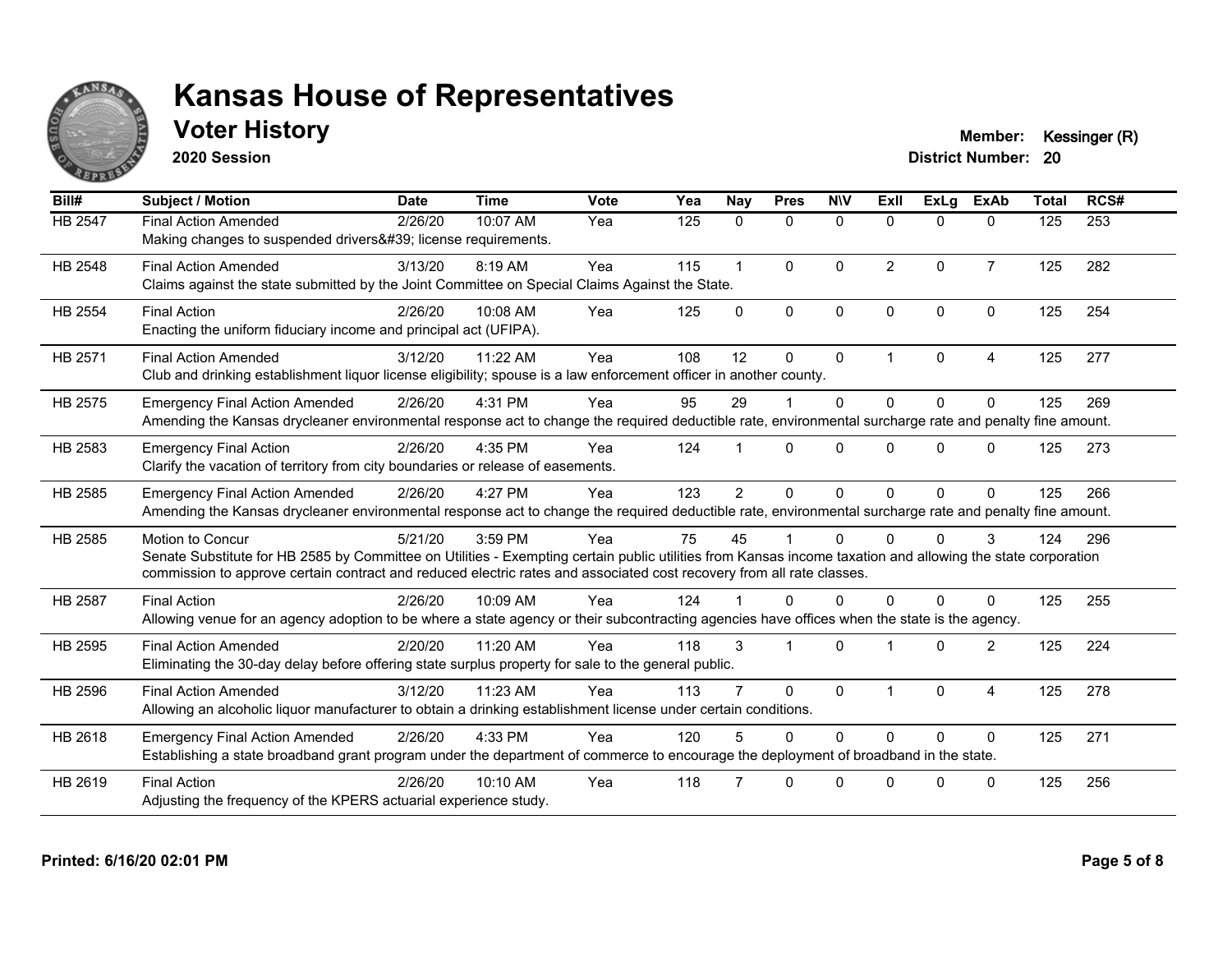

**2020 Session**

**Voter History Member: Kessinger (R)** 

| Bill#           | Subject / Motion                                                                                                                                                                                                                                                                                                                                                                                                                                                                                                                                                                                                                                                                                                                                                                                                                                                                                                                                                                                              | <b>Date</b> | <b>Time</b> | <b>Vote</b> | Yea | <b>Nay</b> | <b>Pres</b> | <b>NIV</b>   | ExII           | <b>ExLg</b> | <b>ExAb</b>    | <b>Total</b> | RCS# |
|-----------------|---------------------------------------------------------------------------------------------------------------------------------------------------------------------------------------------------------------------------------------------------------------------------------------------------------------------------------------------------------------------------------------------------------------------------------------------------------------------------------------------------------------------------------------------------------------------------------------------------------------------------------------------------------------------------------------------------------------------------------------------------------------------------------------------------------------------------------------------------------------------------------------------------------------------------------------------------------------------------------------------------------------|-------------|-------------|-------------|-----|------------|-------------|--------------|----------------|-------------|----------------|--------------|------|
| <b>HB 2619</b>  | Motion to Concur<br>Senate Substitute for HB 2619 by Committee on Financial Institutions and Insurance - Enacting the Kansas economic recovery loan deposit program, updating field of<br>membership requirements of credit unions and allowing privilege tax deductions on agricultural real estate loans and single family residence loans.                                                                                                                                                                                                                                                                                                                                                                                                                                                                                                                                                                                                                                                                 | 5/21/20     | 11:59 PM    | Yea         | 114 | 3          | $\Omega$    | $\Omega$     | $\Omega$       | $\Omega$    | $\overline{7}$ | 124          | 298  |
| HB 2646         | <b>Final Action</b><br>Allowing the attorney general to coordinate training for law enforcement agencies on missing and murdered indigenous people.                                                                                                                                                                                                                                                                                                                                                                                                                                                                                                                                                                                                                                                                                                                                                                                                                                                           | 2/26/20     | 10:11 AM    | Yea         | 125 | 0          | $\Omega$    | ∩            |                | U           | 0              | 125          | 257  |
| HB 2689         | <b>Final Action Amended</b><br>Amending the angel investor tax credit with respect to the definition of qualified securities, tax credit limitations and amounts, investor requirements and extending the<br>date that credits may be allowed.                                                                                                                                                                                                                                                                                                                                                                                                                                                                                                                                                                                                                                                                                                                                                                | 3/13/20     | 8:23 AM     | Yea         | 103 | 12         |             | $\Omega$     | $\overline{2}$ | $\Omega$    | $\overline{7}$ | 125          | 283  |
| HB 2695         | <b>Emergency Final Action</b><br>Allowing special agents from the department of corrections to attend the Kansas law enforcement training center.                                                                                                                                                                                                                                                                                                                                                                                                                                                                                                                                                                                                                                                                                                                                                                                                                                                             | 2/26/20     | 4:34 PM     | Yea         | 125 | 0          | 0           | $\mathbf{0}$ | $\Omega$       | $\Omega$    | $\Omega$       | 125          | 272  |
| HB 2699         | <b>Final Action</b><br>Requiring court services officers to assist with child in need of care cases when directed by a judge.                                                                                                                                                                                                                                                                                                                                                                                                                                                                                                                                                                                                                                                                                                                                                                                                                                                                                 | 2/26/20     | 10:13 AM    | Yea         | 105 | 20         | $\Omega$    | $\Omega$     | $\Omega$       | $\Omega$    | $\Omega$       | 125          | 258  |
| HB 2702         | <b>Emergency Final Action</b><br>Decoupling the KIT and KIR workforce training programs from the high performance incentive fund program and enhancing the workforce training tax credit.                                                                                                                                                                                                                                                                                                                                                                                                                                                                                                                                                                                                                                                                                                                                                                                                                     | 2/26/20     | 4:32 PM     | Yea         | 125 | $\Omega$   | $\Omega$    | $\Omega$     | $\Omega$       | $\Omega$    | $\mathbf{0}$   | 125          | 270  |
| HB 2702         | Motion to adopt CCR<br>Enacting the Kansas taxpayer protection act; establishing notice and public hearing requirements prior to approval by a governing body to exceed its revenue neutral<br>rate for the imposition of property tax and discontinuing the city and county tax lid; providing a waiver of interest and fees on certain delinquent property taxes for a<br>period of time and delaying preparation of delinquent real estate tax list and notice; prohibiting valuation increase for real property solely as the result of normal repair,<br>replacement or maintenance of existing structure; providing for county treasurers to establish a payment plan for the payment of delinquent or nondelinquent taxes;<br>requiring the state board of tax appeals to serve orders and notices by electronic means if requested by the party; prohibiting county appraisers and the state board of<br>tax appeals from increasing the valuation of county appraised property in valuation appeals. | 5/21/20     | 11:59 PM    | Yea         | 89  | 28         | 0           | $\Omega$     | U              | $\Omega$    | $\overline{7}$ | 124          | 299  |
| HB 2708         | <b>Emergency Final Action</b><br>Creating a drug abuse treatment program for people on diversion and allowing county attorneys to enter into agreements with court services and community<br>corrections for supervision.                                                                                                                                                                                                                                                                                                                                                                                                                                                                                                                                                                                                                                                                                                                                                                                     | 2/26/20     | 4:23 PM     | Yea         | 125 | 0          | $\Omega$    | $\Omega$     | $\Omega$       | $\Omega$    | $\Omega$       | 125          | 264  |
| HB 2713         | <b>Emergency Final Action Amended</b><br>Enacting the revised uniform law on notarial acts.                                                                                                                                                                                                                                                                                                                                                                                                                                                                                                                                                                                                                                                                                                                                                                                                                                                                                                                   | 2/26/20     | 4:30 PM     | Yea         | 122 | 3          | 0           | 0            | 0              | 0           | 0              | 125          | 268  |
| <b>HCR 5025</b> | <b>EFA Amend and Debate</b><br>Ratifying and providing the continuation of the March 12, 2020, state of disaster emergency declaration for the state of Kansas.                                                                                                                                                                                                                                                                                                                                                                                                                                                                                                                                                                                                                                                                                                                                                                                                                                               | 3/13/20     | 11:21 AM    | Yea         | 116 | 0          | 0           | $\Omega$     | $\mathcal{P}$  | $\Omega$    | 7              | 125          | 284  |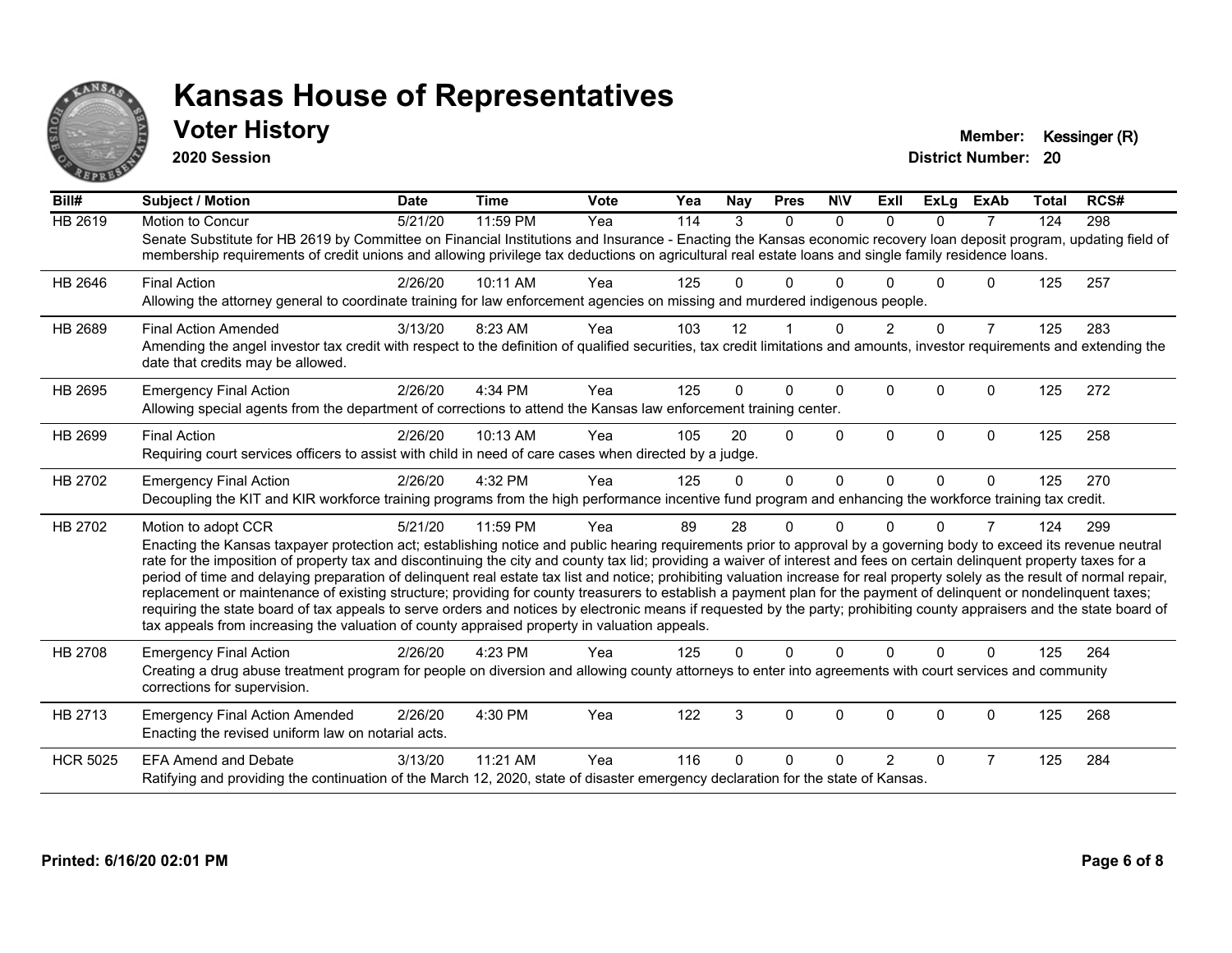

### **Voter History Member: Kessinger (R)**

**2020 Session**

| Bill#           | Subject / Motion                                                                                                                                                                                                                                                                  | <b>Date</b> | <b>Time</b> | <b>Vote</b> | Yea | <b>Nay</b> | <b>Pres</b>  | <b>NIV</b> | ExII          | <b>ExLg</b>   | <b>ExAb</b>  | <b>Total</b> | RCS# |
|-----------------|-----------------------------------------------------------------------------------------------------------------------------------------------------------------------------------------------------------------------------------------------------------------------------------|-------------|-------------|-------------|-----|------------|--------------|------------|---------------|---------------|--------------|--------------|------|
| <b>HCR 5025</b> | Motion to adopt CCR<br>Ratifying and providing the continuation of the March 12, 2020, state of disaster emergency declaration for the state of Kansas, subject to limitations.                                                                                                   | 3/19/20     | 4:11 PM     | Yea         | 115 | 0          | $\Omega$     | 0          | <sup>n</sup>  | 0             | 10           | 125          | 293  |
| <b>SB 27</b>    | <b>EFA Amend and Debate</b><br>House Substitute for SB 27 by Committee on Commerce, Labor and Economic Development - Providing for a maximum of 26 weeks of unemployment insurance<br>benefits and compensation for the pre-payment waiting period.                               | 3/17/20     | 1:02 PM     | Yea         | 119 |            |              |            |               |               |              | 125          | 288  |
| <b>SB 66</b>    | Motion to adopt CCR<br>Appropriations for Fy 2020, 2021 and 2022 for various state agencies.                                                                                                                                                                                      | 3/19/20     | 3:52 PM     | Yea         | 99  | 16         | $\Omega$     | $\Omega$   |               | $\Omega$      | 10           | 125          | 292  |
| SB 102          | <b>EFA Amend and Debate</b><br>House Substitutes for SB 102 by Committee on Judiciary - Allowing the chief justice of the Kansas supreme court to extend or suspend deadlines or time limitations to<br>secure the health and safety of court users, staff and judicial officers. | 3/16/20     | 12:13 PM    | Yea         | 113 | 5          | $\mathbf{0}$ | $\Omega$   | 3             | $\Omega$      |              | 125          | 285  |
| <b>SB 142</b>   | EFA Sub Bill Amended<br>House Substitute for SB No. 142 by House Committee on K-12 Education Budget - Authorizing the state board of education to grant waivers for school districts from<br>the requirement to provide a minimum number of school hours during the school term.  | 3/17/20     | 10:31 AM    | Yea         | 117 | 2          |              |            |               |               |              | 125          | 287  |
| SB 155          | <b>Final Action</b><br>Cemetery district territory deannexed from the territory of Valley Center.                                                                                                                                                                                 | 2/7/20      | 4:08 PM     | Yea         | 119 |            | $\Omega$     | 3          | $\Omega$      | $\mathcal{P}$ | $\mathbf{0}$ | 125          | 210  |
| SB 173          | <b>EFA Amend and Debate</b><br>House Substitute for SB 173 by Committee on Appropriations - Providing for the Eisenhower legacy transportation plan.                                                                                                                              | 3/16/20     | 7:20 PM     | Yea         | 103 | 16         |              | U          | $\mathcal{P}$ | $\Omega$      | 3            | 125          | 286  |
| SB 173          | Motion to adopt CCR<br>House Substitute for SB 173 by Committee on Appropriations - Providing for the Eisenhower legacy transportation plan.                                                                                                                                      | 3/19/20     | 12:04 PM    | Yea         | 112 | 3          | <sup>0</sup> | 0          | n             | $\Omega$      | 10           | 125          | 291  |
| <b>SCR 1613</b> | <b>Final Action</b><br>Amending the bill of rights of the constitution of the state of Kansas to reserve to the people the right to regulate abortion through their elected state representatives<br>and senators.                                                                | 2/7/20      | 4:07 PM     | Nay         | 80  | 43         |              |            |               |               | ŋ            | 125          | 209  |